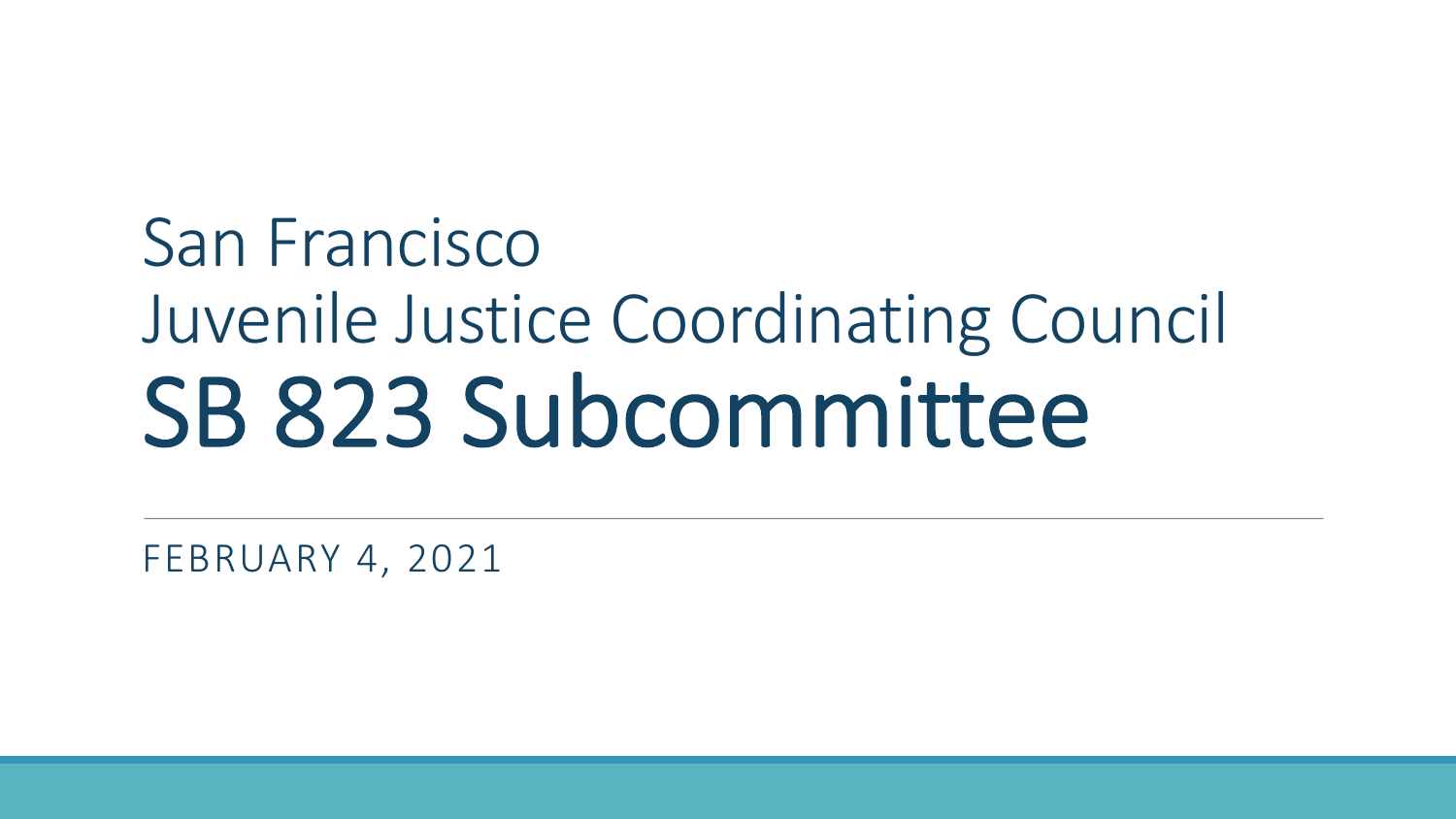## Agenda

- 1. Introductions Roll call
- 2. Statement re: virtual meetings/public comment
- 3. Presentation on the Closure of DJJ (Discussion)
- 4. Membership (Discussion)
- 5. Meeting Schedule (Discussion & Possible Action)
- 6. Requests for future agenda items (Discussion & Possible Action)
- 7. Adjournment (Action Item)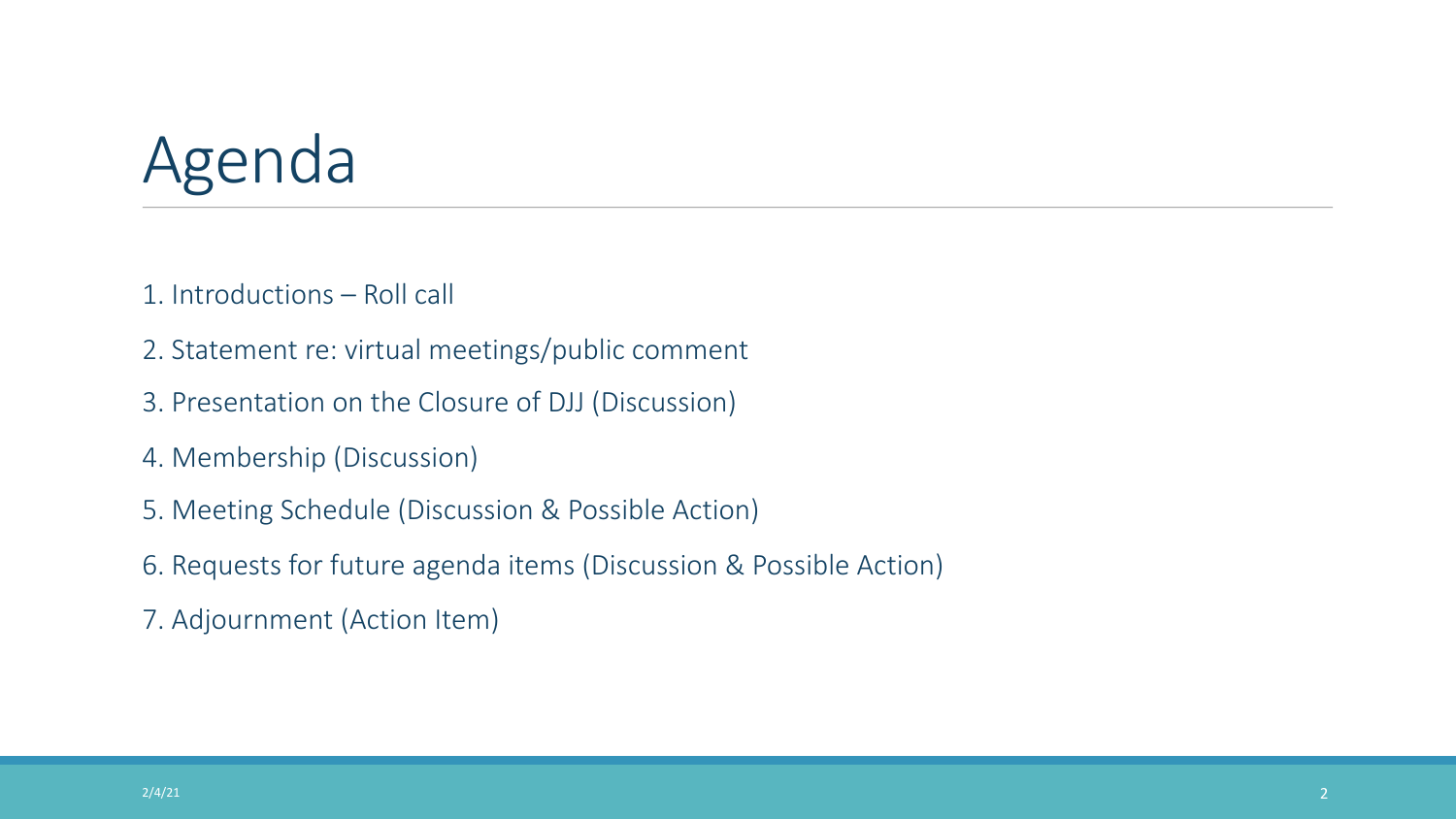Presentation on the Closure of the Division of Juvenile Justice

AGENDA ITEM 3

DISCUSSION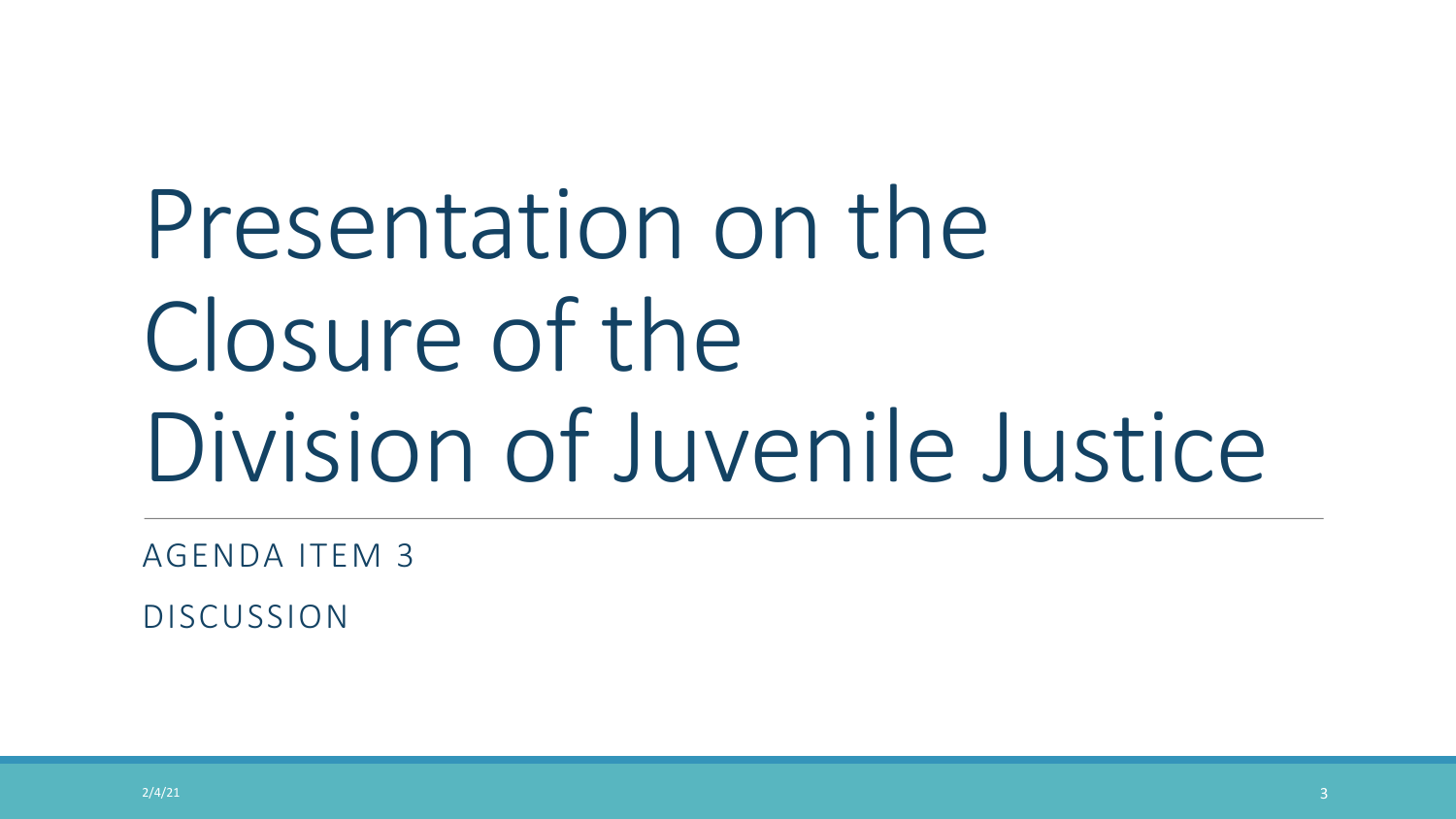## SB 823: Juvenile Justice Realignment

- ■SB 823 shifts responsibility for the custody, care, and supervision of youth who would have otherwise been eligible for DJJ to counties:
	- Local Secure Youth Treatment Facilities

**•Adjusts the Age of Jurisdiction:** Extended to 21, 23, or 25, depending on offense

- **•Intake at DJJ stops July 1, 2021** 
	- Excluding Adult Commits until DJJ is closed
	- § Governor has proposed facility closure by June 30, 2023

**•New state Office of Youth & Community Restoration** (OYCR) within Health & Human Services Agency

- §DOJ plan to replace Juvenile Court & Probation Statistical System (JCPSS)
- **•New secure dispositional track** created by March 1, 2021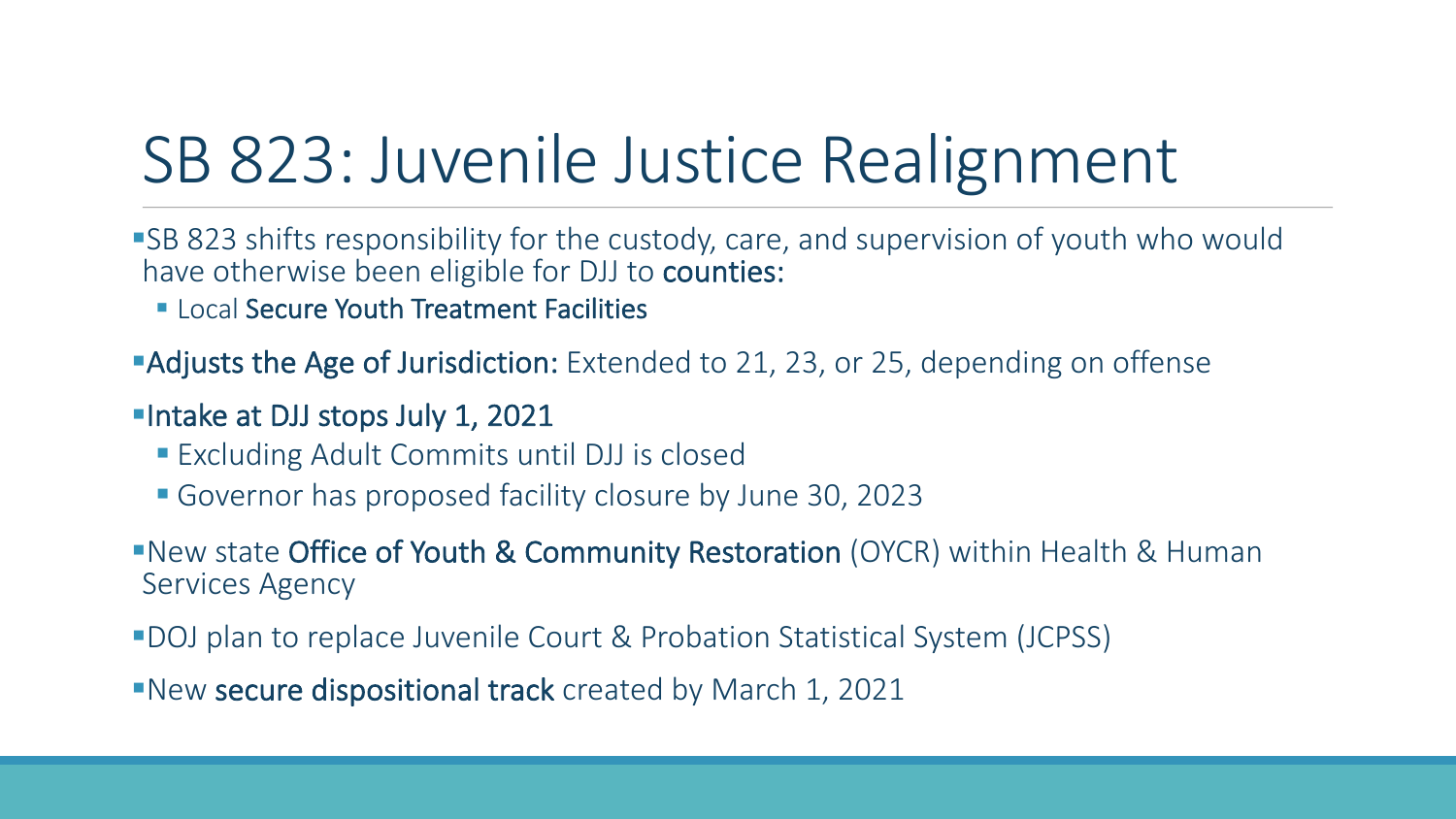### Secure Dispositional Track

State is developing statute for new secure dispositional track to address:

- ØEligibility for new local Secure Youth Treatment Facility
- $\blacktriangleright$  Length of commitment
- $\triangleright$  Oversight of treatment progress
- $\triangleright$  Reentry and post-release supervision
- $\blacktriangleright$  Facility regulations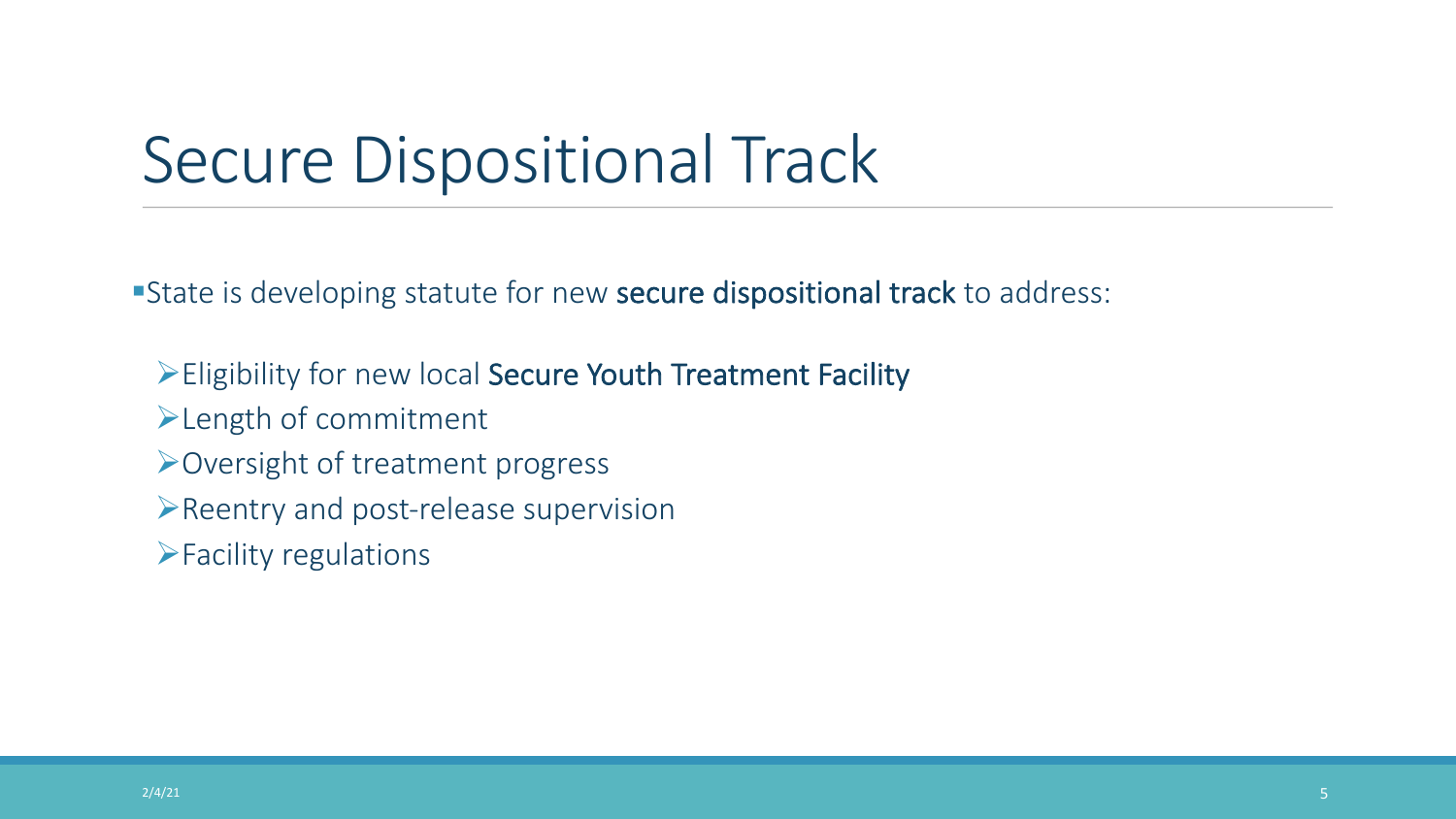### SB 823 Subcommittee & Local Plan

- § To be eligible for state realignment funding: each county shall create a JJCC subcommittee to develop a plan to provide appropriate rehabilitation and supervision services to youth who were eligible for DJJ commitment prior to its closure, i.e. youth who are adjudicated to be a ward of the juvenile court based on a WIC 707(b) or PC 290.008 offense.
- Plan due to OYCR by January 1, 2022. Board of Supervisors must approve prior to submission.

#### San Francisco's current projected funding:

| FY 21/22: | FY 22/23:   | FY 23-24:   |
|-----------|-------------|-------------|
| \$794,598 | \$2,353,800 | \$3,899,536 |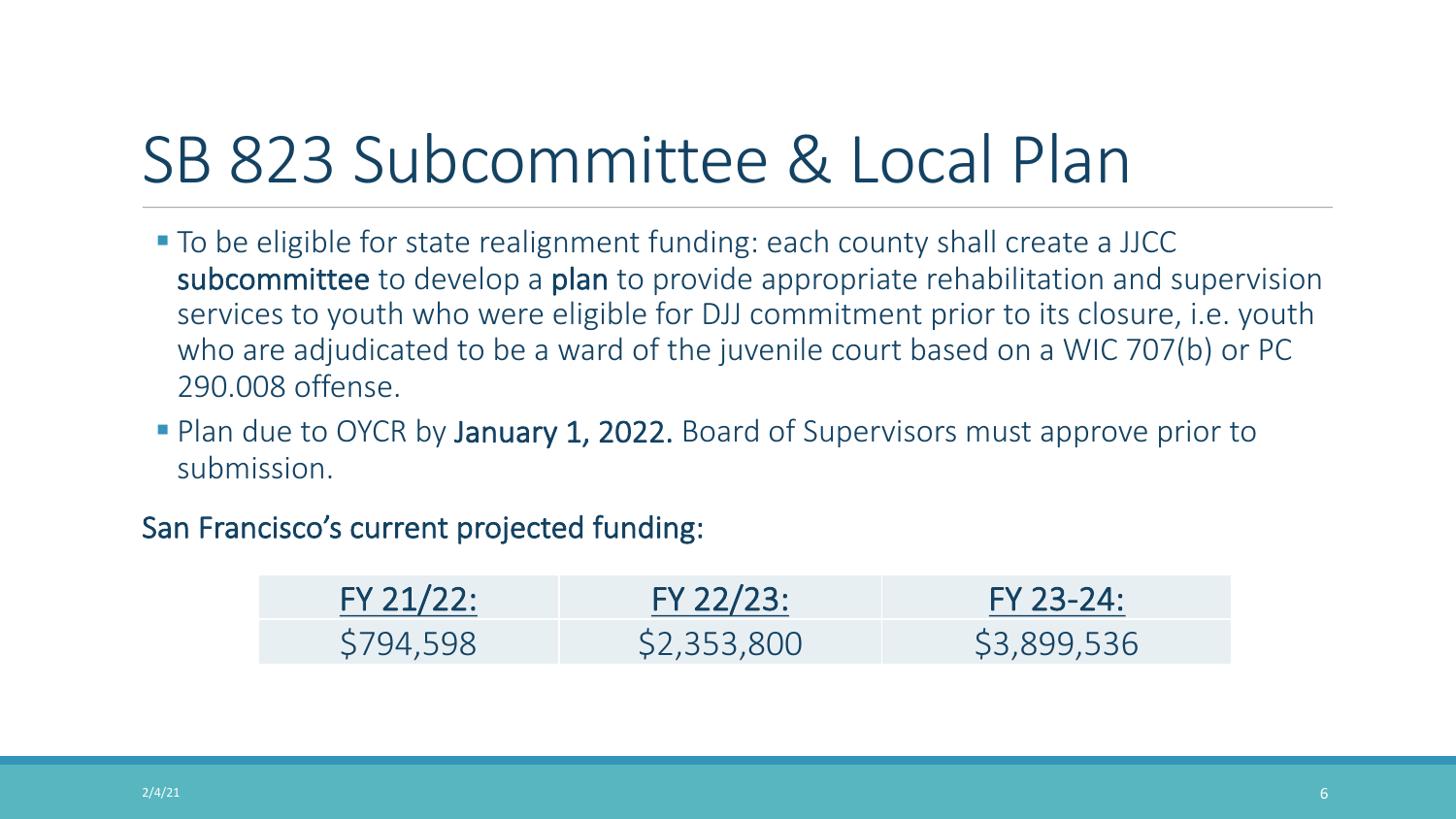## What must the local plan entail?

- ■Description of realignment population to be served by block grant
	- Numbers by age and other characteristics
- **•Description of facilities, programs, placements, services and service providers,** supervision, and other responses
- ■Description of how grant funds will address range of programming needs outlined in WIC 1995
- **•Detailed facility plan**
- **•Plan to incentivize retaining youth in juvenile system (vs. adult system)**
- ■Description of regional arrangements
- §Description of how data will be collected on youth served and outcomes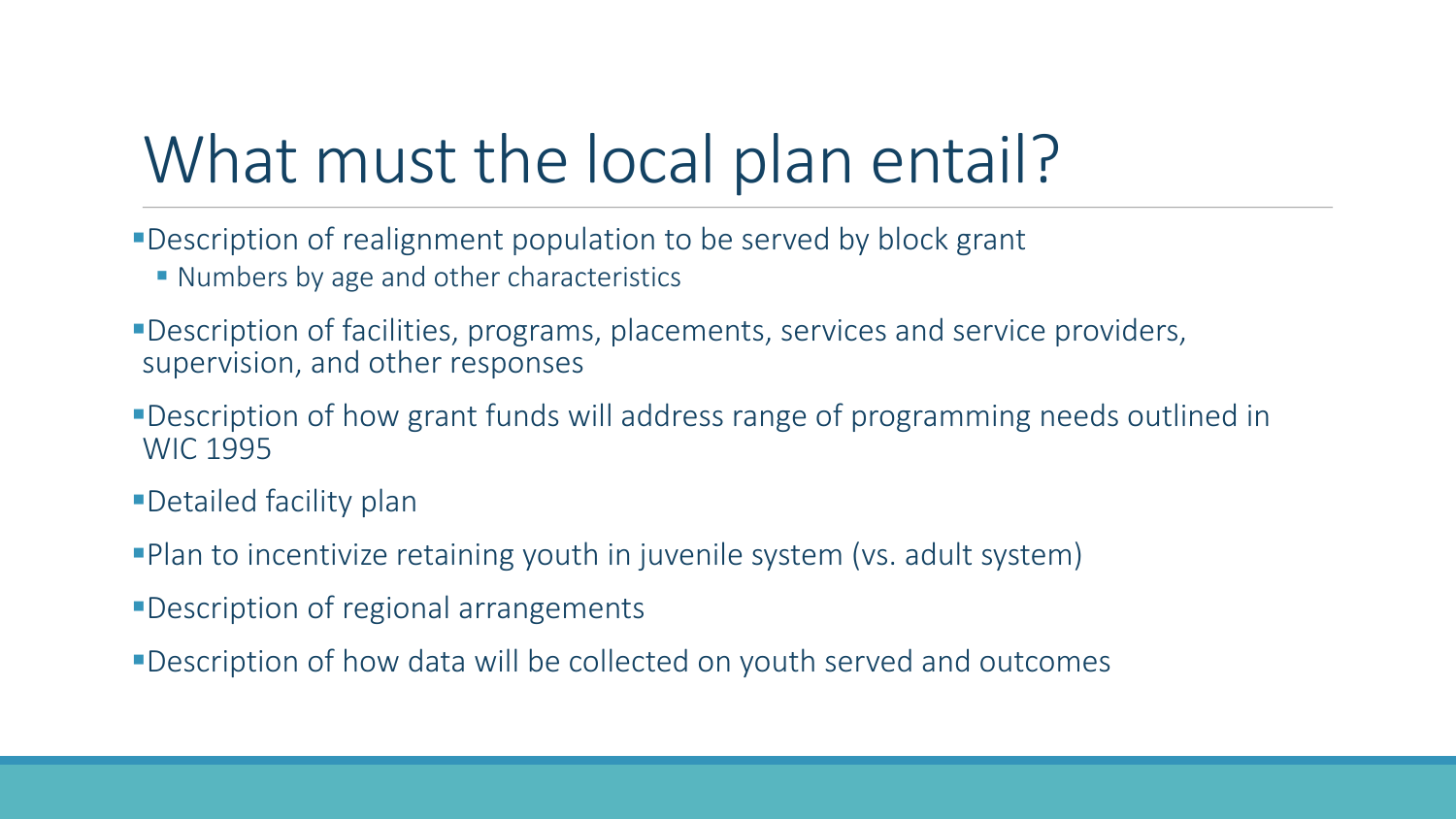## DJJ Programming Components

- Reception Center/Intake Process
- Intervention Strategies
- Education Services
- Career Technical Education
- Female Treatment Program
- Mental Health Treatment Programs
- Sex Behavior Treatment Programs
- Reentry Program

*Additional information available on JPD website*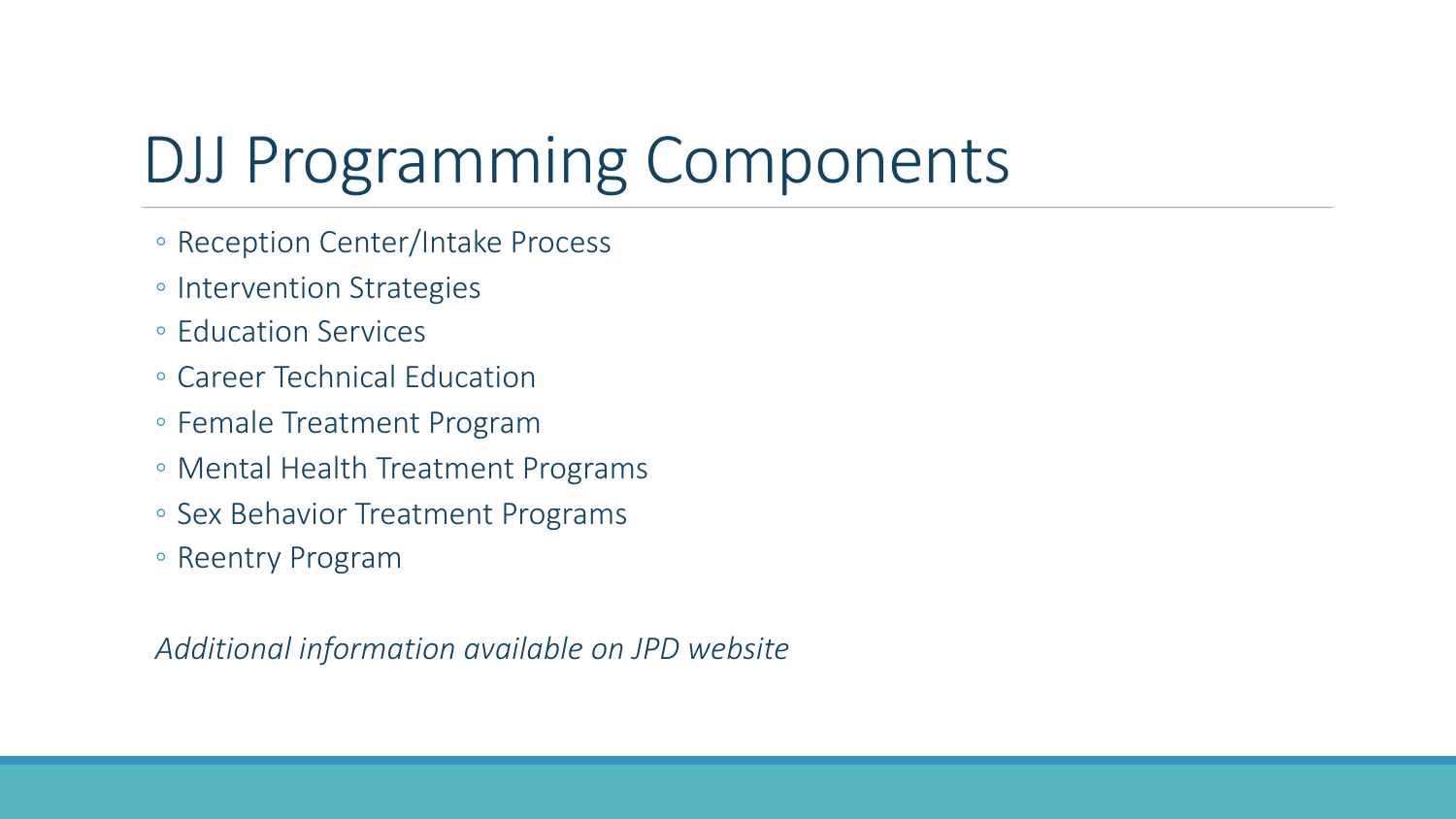### DJJ Data

Bay Area DJJ Commitments

2016-2019

| <b>COUNTY</b>        | Population | 2016                     | 2017                     | 2018                     | 2019                     | <b>Total</b>   |
|----------------------|------------|--------------------------|--------------------------|--------------------------|--------------------------|----------------|
| Alameda              | 1.5M       | $\overline{4}$           | 5                        | 8                        | $\overline{\phantom{m}}$ | 17             |
| Contra Costa         | 1.0M       | 17                       | 13                       | 12                       | 14                       | 56             |
| Marin                | 252K       | $\mathbf{1}$             | $\mathbf 1$              | $\overline{\phantom{m}}$ | $\overline{\phantom{a}}$ | $\overline{2}$ |
| Monterey             | 415K       | 10                       | 5                        | 17                       | 12                       | 44             |
| Napa                 | 136K       | $\overline{\phantom{a}}$ | $\overline{\phantom{a}}$ | $\mathbf{1}$             | $\qquad \qquad -$        | $\mathbf{1}$   |
| <b>San Francisco</b> | 881K       | $\mathbf{1}$             | $\overline{4}$           | $\overline{4}$           | $\overline{2}$           | 11             |
| San Mateo            | 218K       | 3                        | $\overline{2}$           | $\overline{4}$           | 3                        | 12             |
| Santa Clara          | 1.8M       | 3                        | 15                       | 8                        | 20                       | 46             |
| Santa Cruz           | 262K       | $\mathbf{1}$             | 5                        | $\overline{2}$           | $\mathbf{1}$             | 9              |
| Solano               | 413K       | $\overline{3}$           | 5                        | $\overline{4}$           | 9                        | 21             |
| Sonoma               | 484K       | $\overline{4}$           | $\overline{7}$           | 3                        | 6                        | 20             |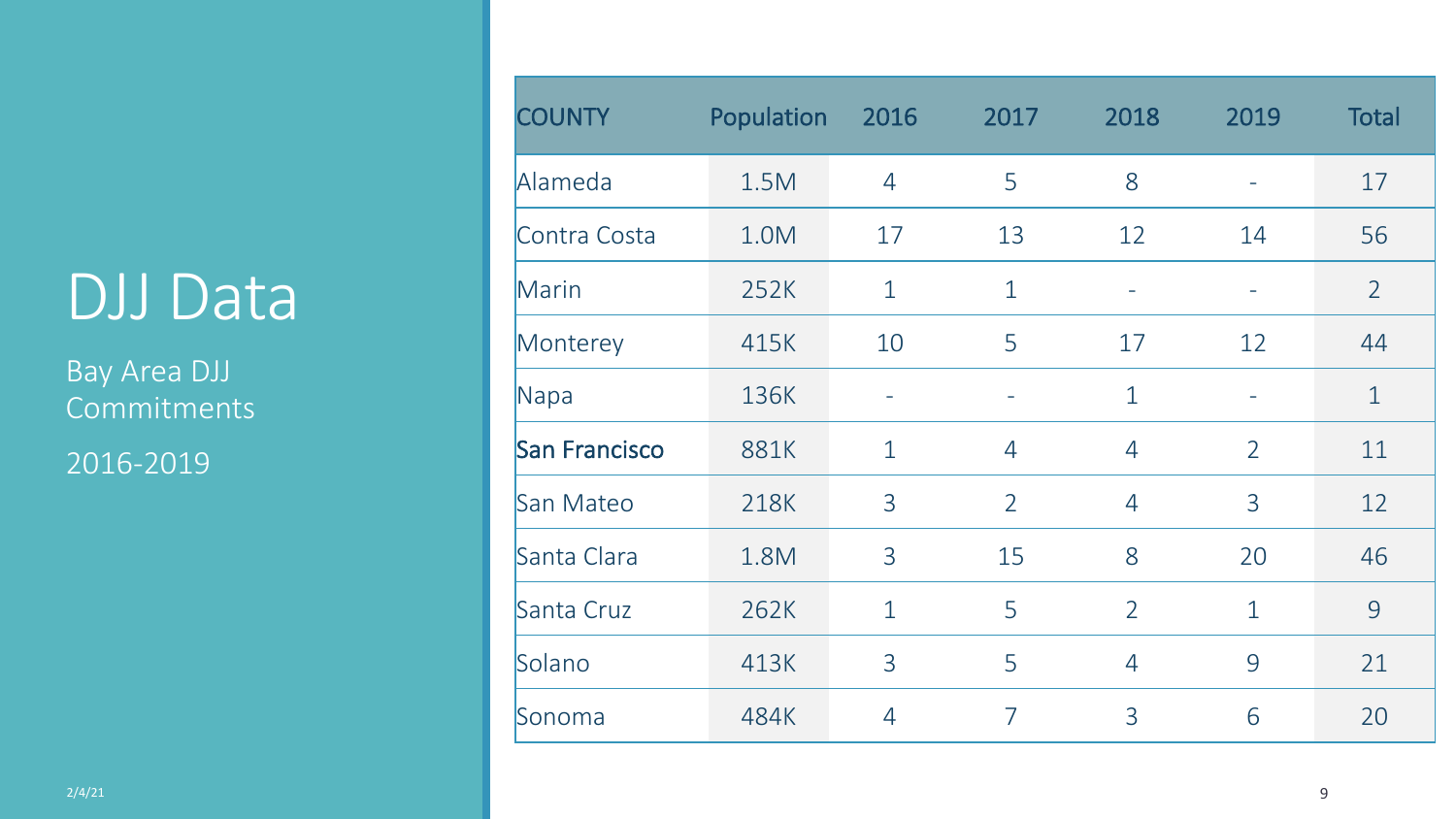### DJJ DEMOGRAPHICS *FY 18/19 686 YOUTH*





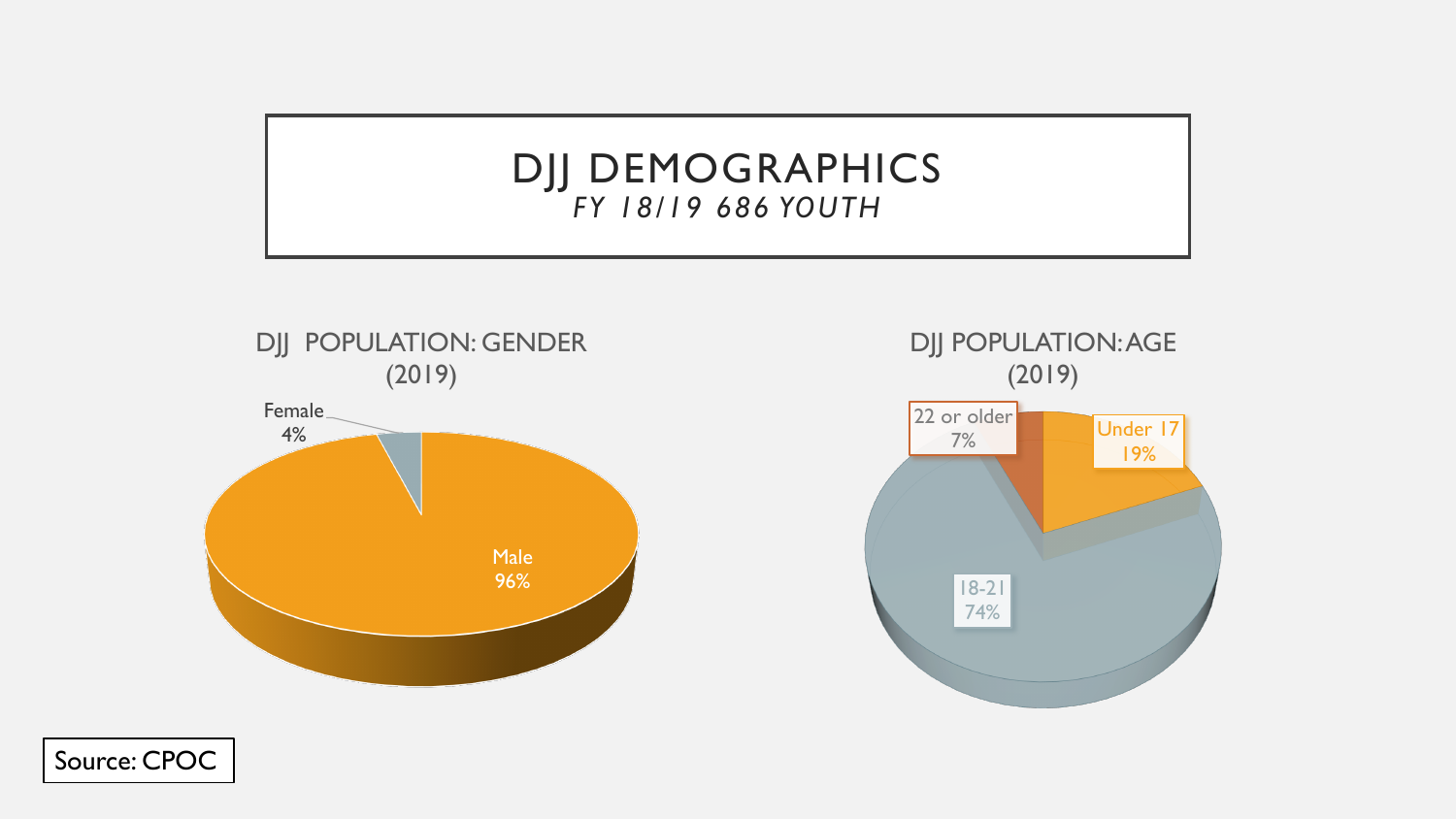### AVERAGE LENGTH OF **STAY**



|                                            |  | <b>Releases: Average Length of Stay</b> |                                           |                                     |
|--------------------------------------------|--|-----------------------------------------|-------------------------------------------|-------------------------------------|
|                                            |  | <b>Offense Group</b>                    | Length of Stay<br>(Releases<br>2016-2019) | Average<br>Length of Stay<br>(2019) |
| AVERAGE<br><b>LENGTH OF</b><br><b>STAY</b> |  | <b>Aggravated Assault</b>               | 9-42 months                               | 22 months                           |
|                                            |  | Arson                                   | 21-27 months                              | 21 months                           |
|                                            |  | <b>Assault w/ Intent to Murder</b>      | 11-48 months                              | 42 months                           |
|                                            |  | <b>Burglary 1st Degree</b>              | $14 - 45$ months                          | 39 months                           |
|                                            |  | Carjacking                              | 8-43 months                               | 30 months                           |
|                                            |  | <b>Extortion/Kidnapping</b>             | 20-47 months                              | 41 months                           |
| Average Length of Stay for                 |  | Manslaughter (inc vehicular)            |                                           | 42 months                           |
| All Youth Released in 2019:                |  | Murder 1st Degree                       |                                           | 48 months                           |
| 28 months                                  |  | <b>Murder 2nd Degree</b>                |                                           | 30 months                           |
|                                            |  | Rape (Forcible)                         |                                           | 44 months                           |
|                                            |  | Robbery (Enhanced)                      | $3 - 42$ months                           | 25 months                           |
|                                            |  | Robbery (Other)                         | 8-46 months                               | 25 months                           |
| Source: CPOC                               |  | <b>Sex Offenses (Other)</b>             | 6-45 months                               | 31 months                           |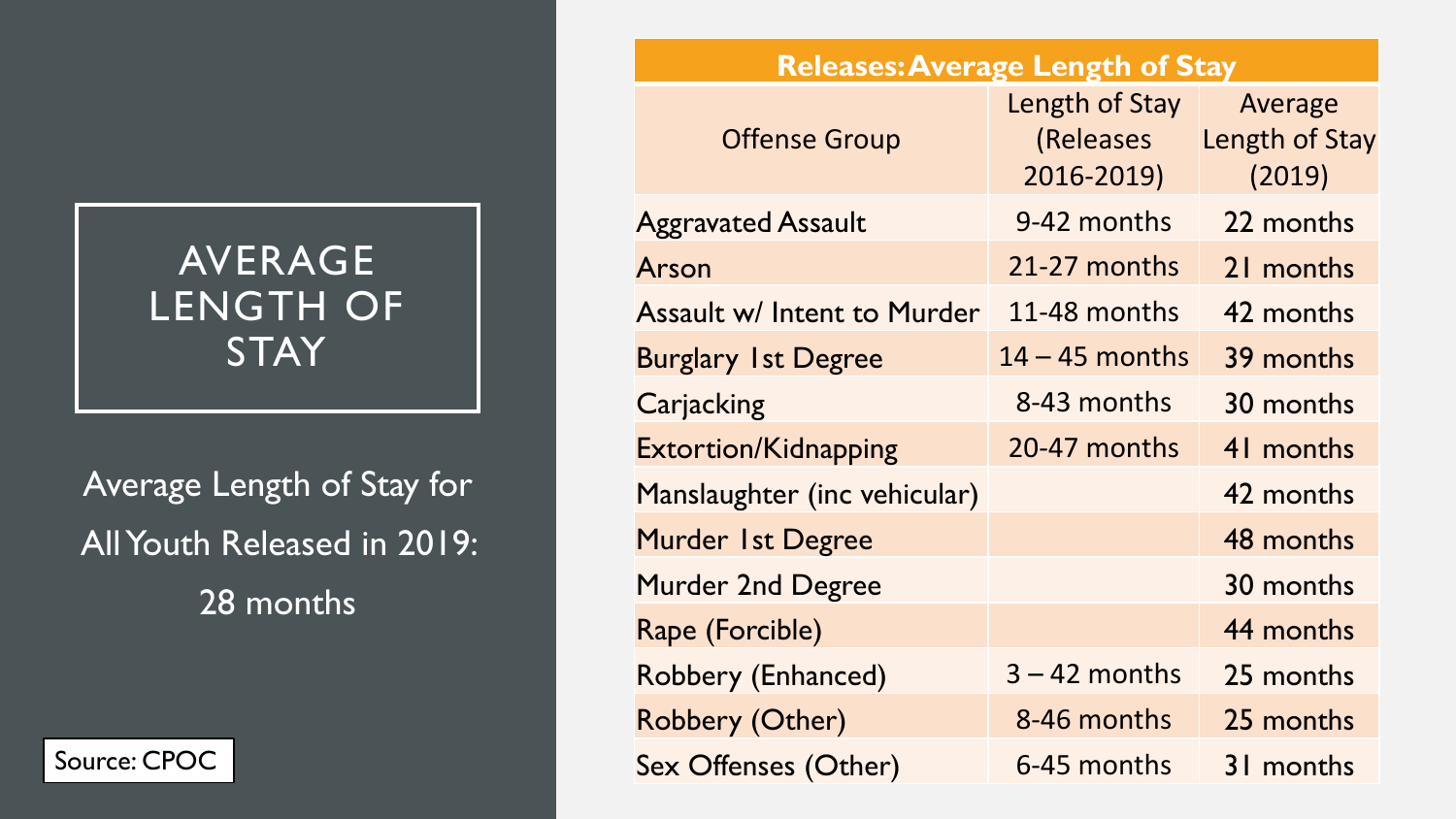### SPECIALIZED POPULATIONS

### DJJ ADMISSIONS STATEWIDE

| <b>SPECIALIZED POPULATION</b>    | 18/19<br><b>ADP</b> | 2018<br><b>INTAKE</b> | 2019<br><b>INTAKE</b> |
|----------------------------------|---------------------|-----------------------|-----------------------|
| <b>SEXUAL BEHAVIOR TREATMENT</b> | 88                  | 35                    | 27                    |
| <b>YOUNG WOMEN</b>               | 27                  | l 4                   | $\overline{13}$       |

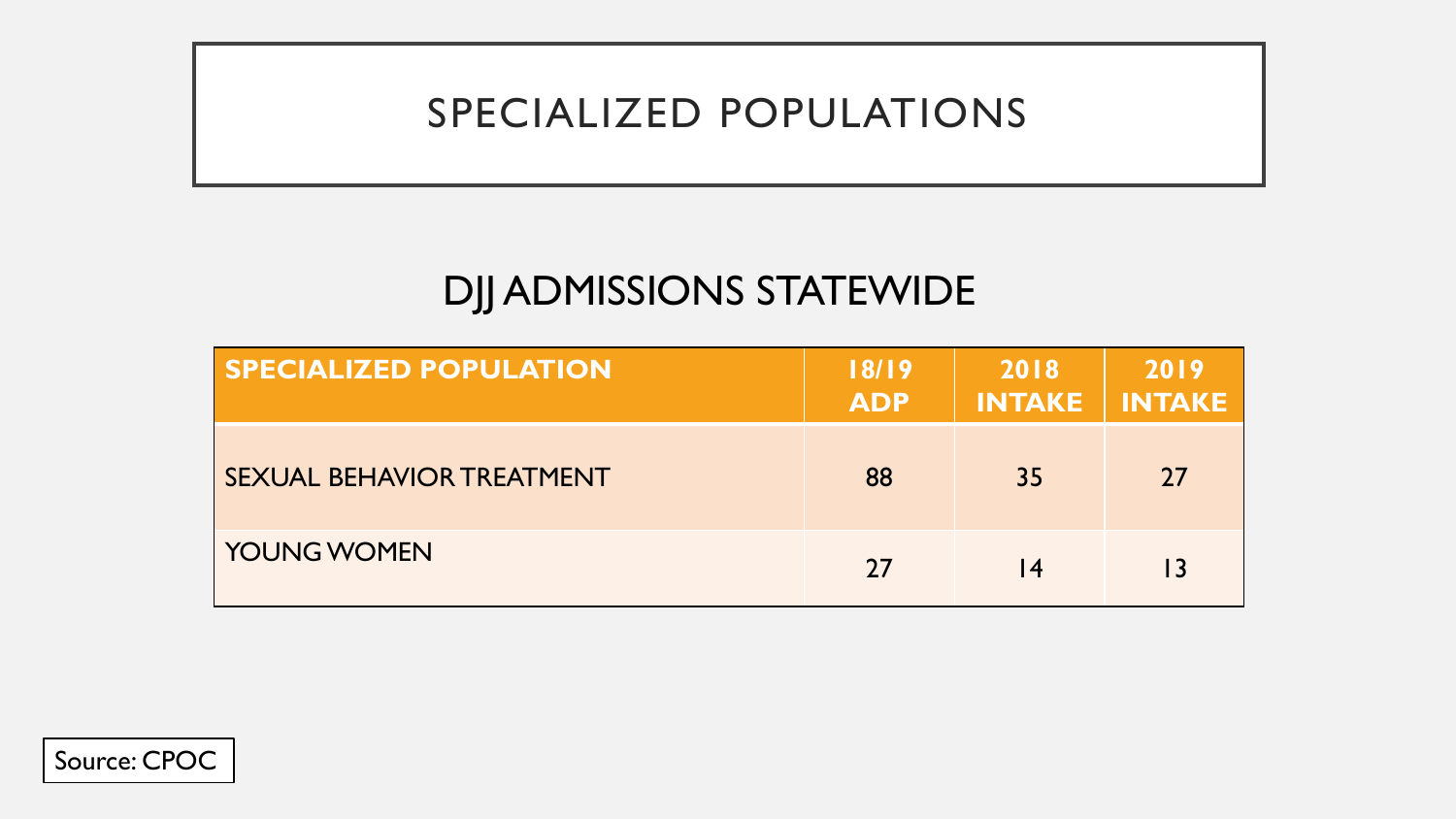### SPECIALIZED POPULATIONS

### DJJ EDUCATION SERVICES **STATEWIDE**

#### **EDUCATION FY 2018/19**

| <b>ENROLLED HIGH SCHOOL</b> | 288 42%      |
|-----------------------------|--------------|
| <b>ENROLLED VOCATIONAL</b>  |              |
| <b>PROGRAM</b>              | 430 63%      |
| ENROLLED COLLEGE            | $190 - 28\%$ |



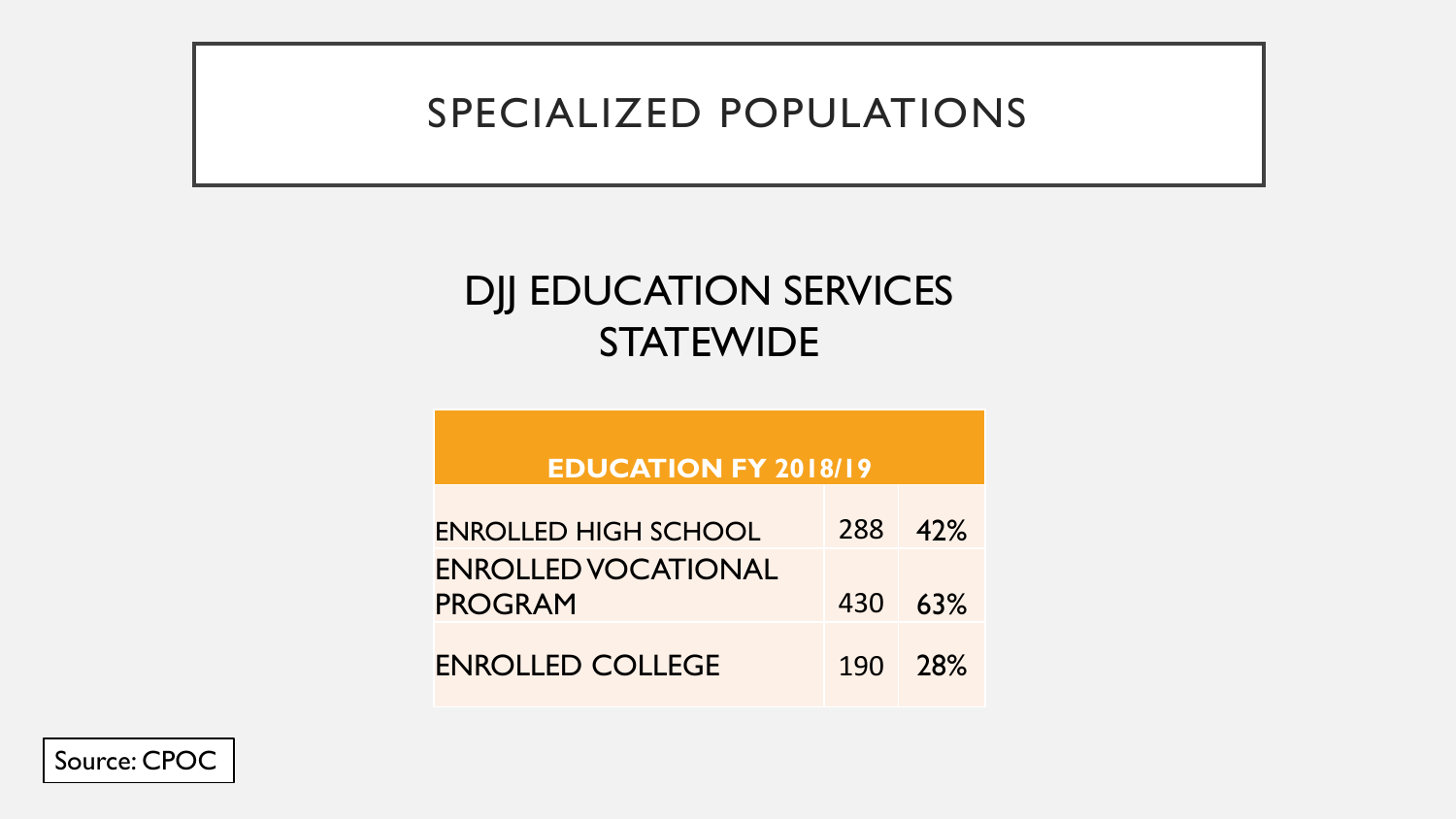## Focus of Our Work

- Avoid net widening & avoid increased transfers to the adult system
- § Who would the Court have sent to DJJ, Out of State Placement, Ranch/Camp?
- Secure Youth Treatment Facility (SYTF):
	- ØSecure track legislated by SB 823 requires a secure option subject to existing regulations
	- $\triangleright$ Should this be a stand-alone facility; jointly operated with another county or counties; beds contracted from another county; and/or in an existing juvenile facility?
- § Special populations:
	- $\triangleright$  Girls & young women
	- ØYouth assessed as violent sex offenders
	- $\blacktriangleright$  All youth ages 14-24, or subset?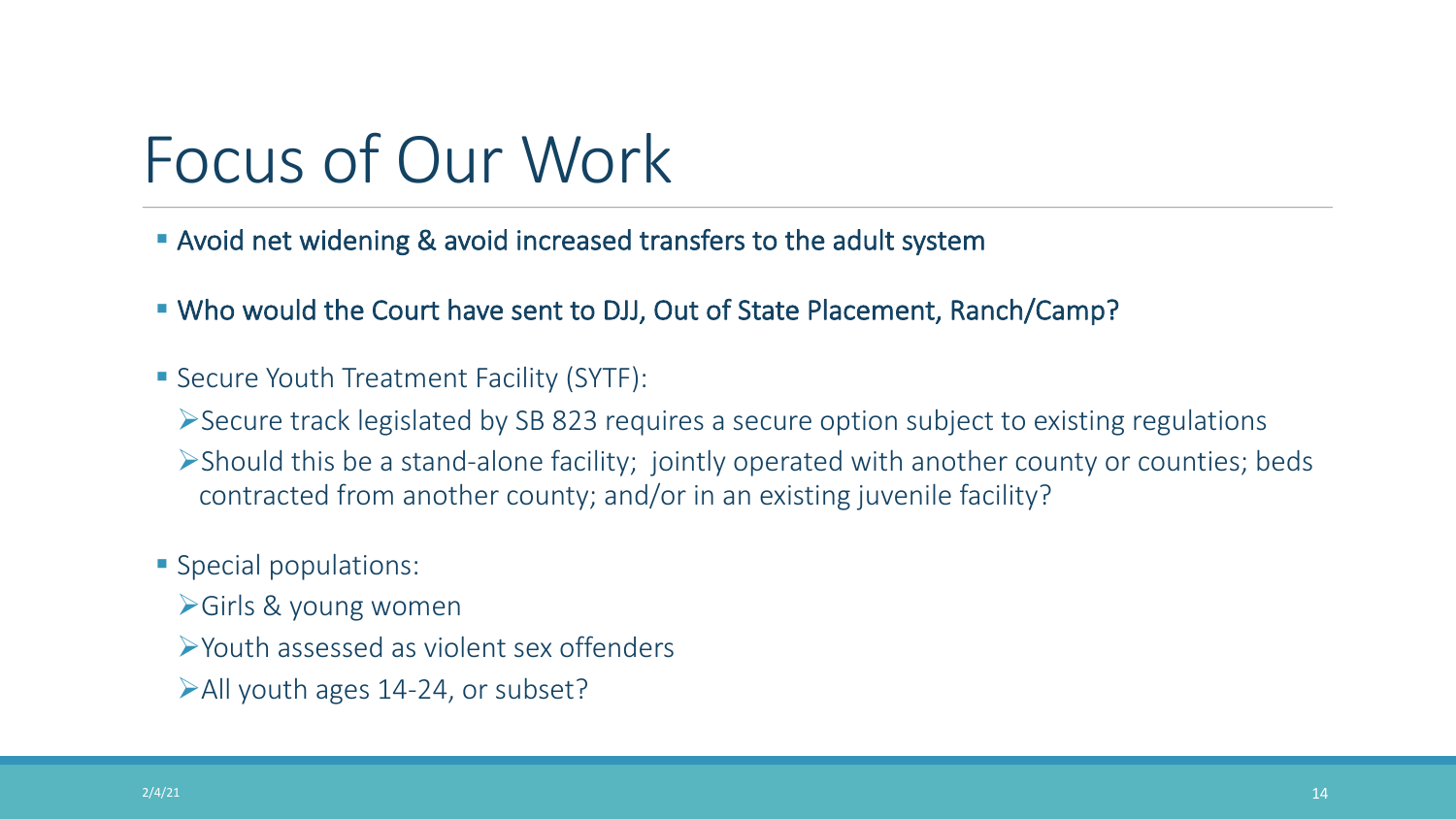# Questions & Discussion

AGENDA ITEM 3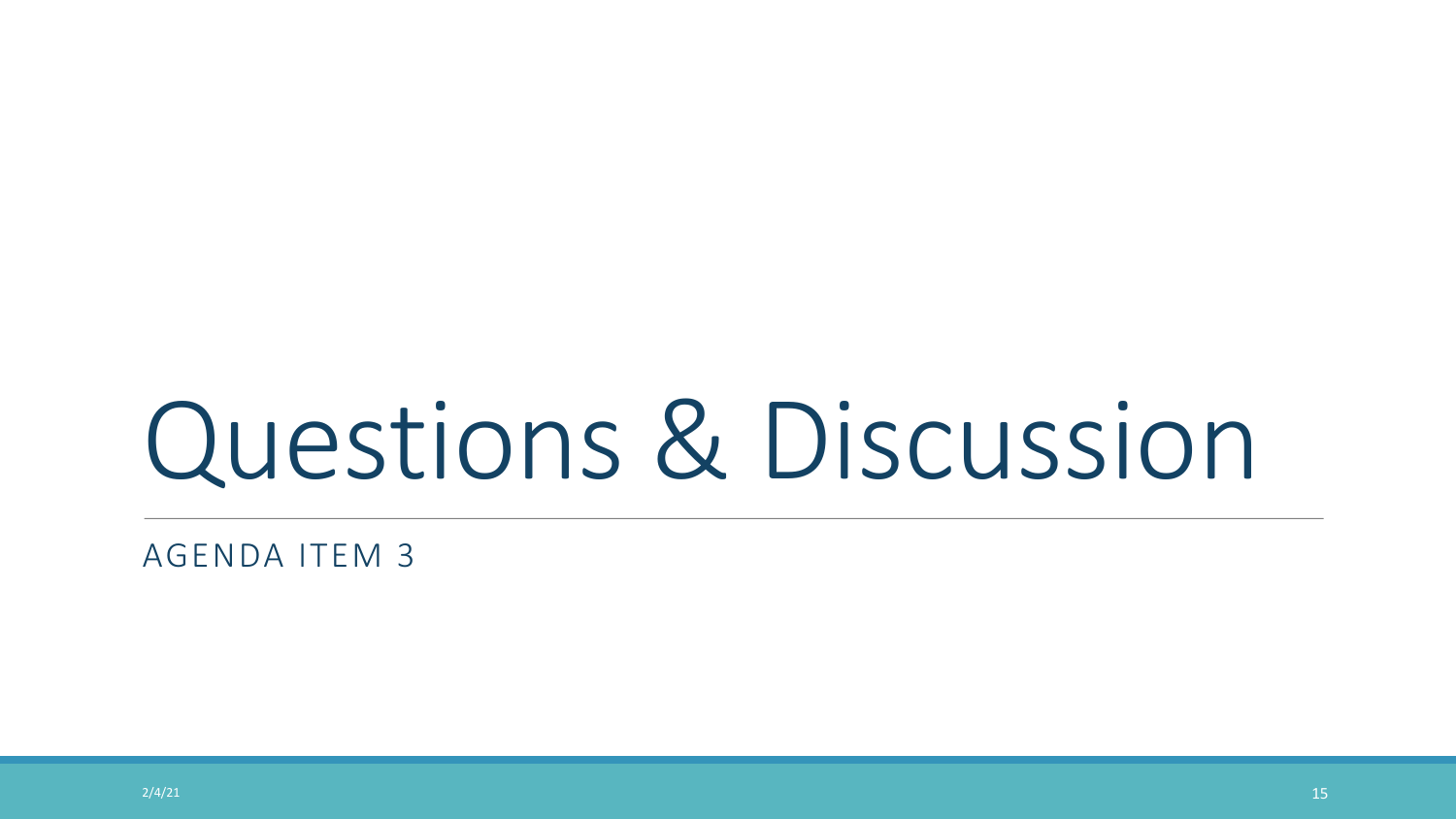# Subcommittee Membership

AGENDA ITEM 4

DISCUSSION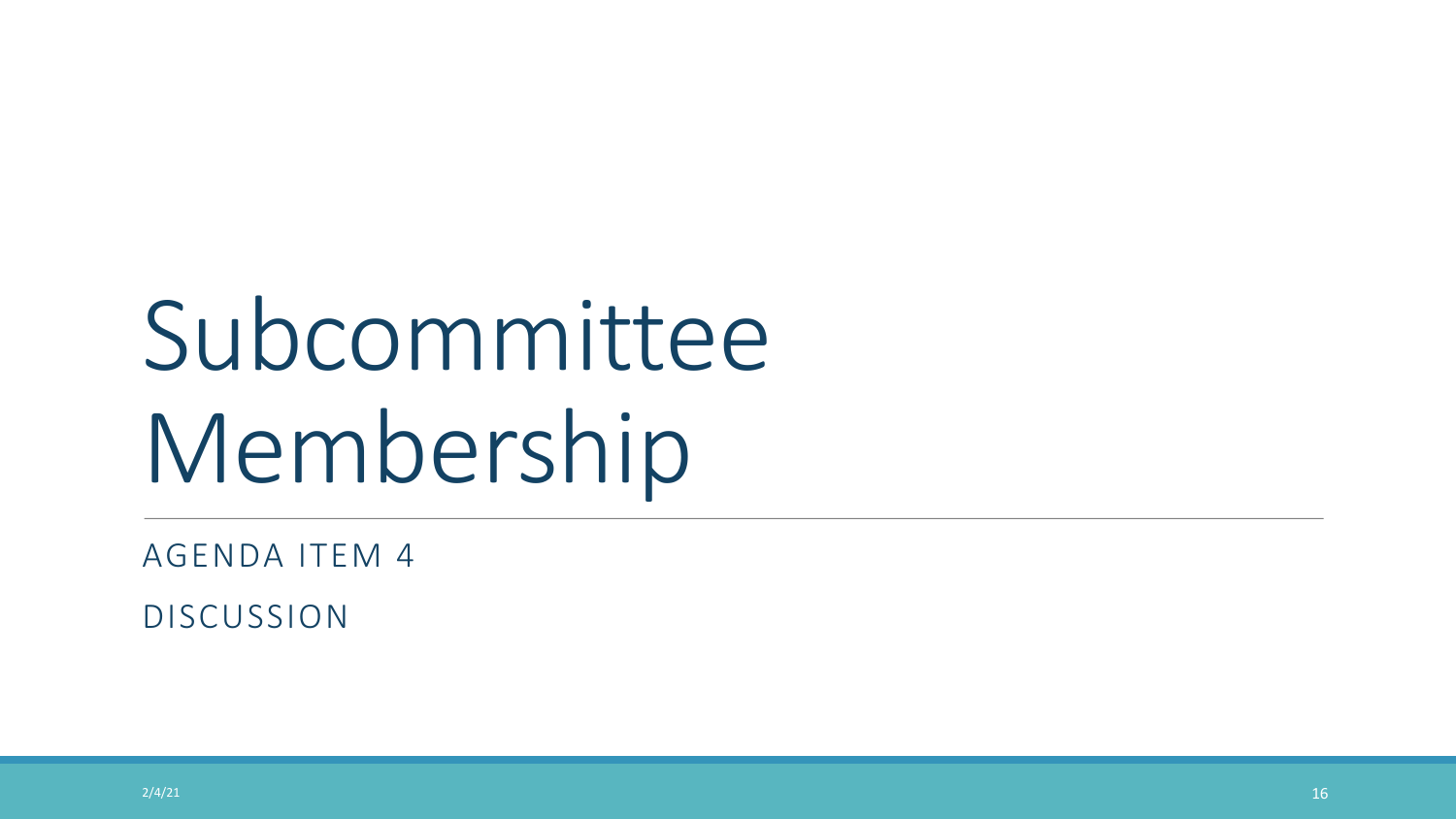### JJCC SB 823 Subcommittee

- 1. Katy Miller, Probation Chief (Chair)
- 2. Kasie Lee, District Attorney's Office
- 3. Patricia Lee, Public Defender's Office
- 4. Joan Miller, Department of Social Services (HSA)
- 5. Farahnaz Farahmand, Department of Mental Health (DPH)
- 6. Alysse Castro, County Office of Education/School District (SFUSD)
- 7. Judge Monica Wiley, Superior Court
- ■No fewer than three community members defined as individuals who (1) have experience providing community-based youth services, (2) youth justice advocates with expertise and knowledge of the juvenile justice system, or (3) have been directly involved in the juvenile justice system:
	- 8. Angel Ceja Jr., Juvenile Advisory Council
	- 9. Denise Coleman, Huckleberry Youth Programs/ CARC
	- 10. Ron Stueckle, JJPA/ Sunset Youth Services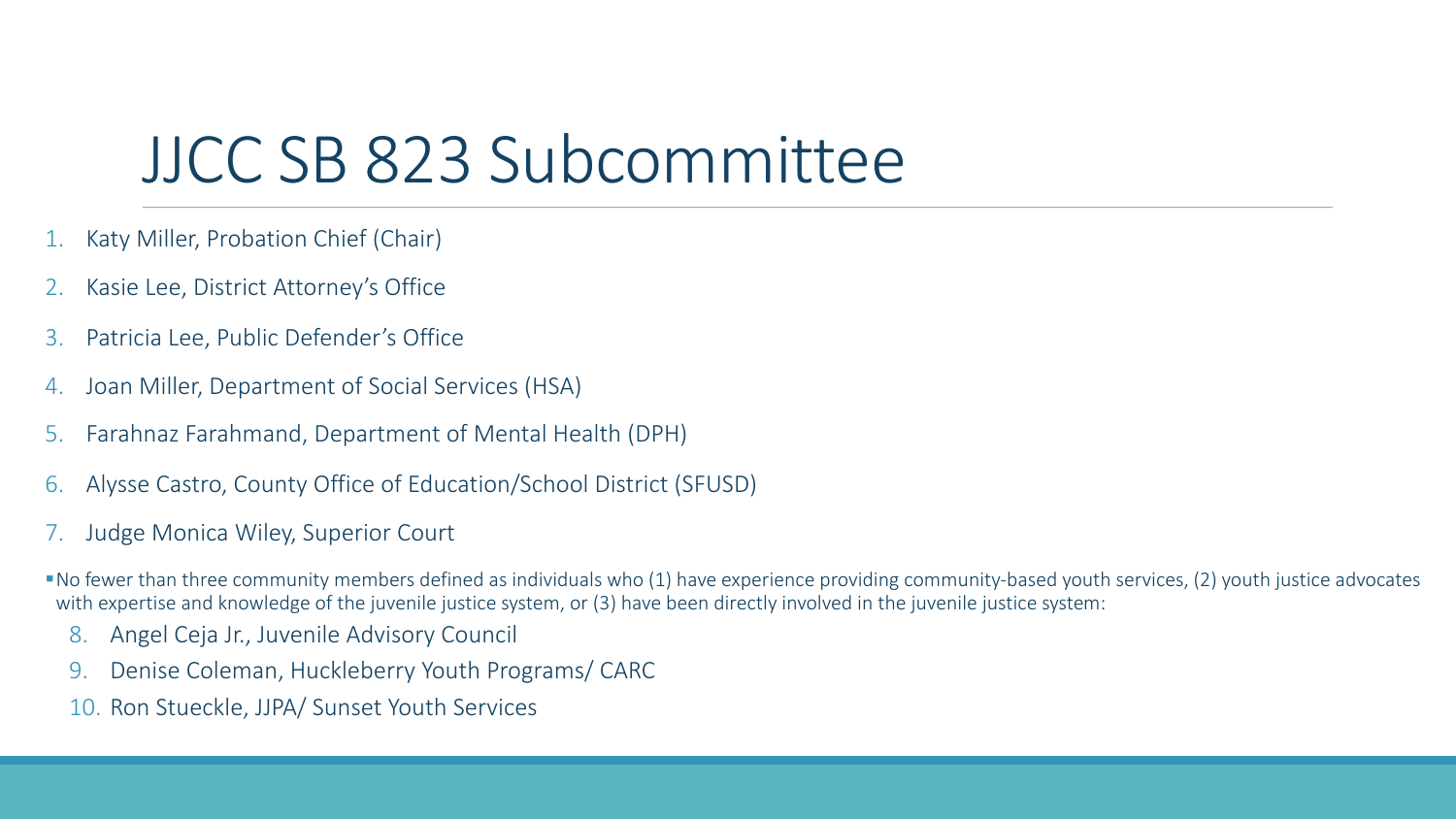## Expanding Membership

§Proposal:

- 1. Community-based provider who has experience serving young people in detention (at juvenile or adult facilities)
- 2. Individual with lived experience in a secure youth facility
- 3. Caregiver or loved one of children impacted by secure detention
- 4. Representative from Bar Association of San Francisco, Delinquency Conflict Counsel
- 5. Victim/survivor of community violence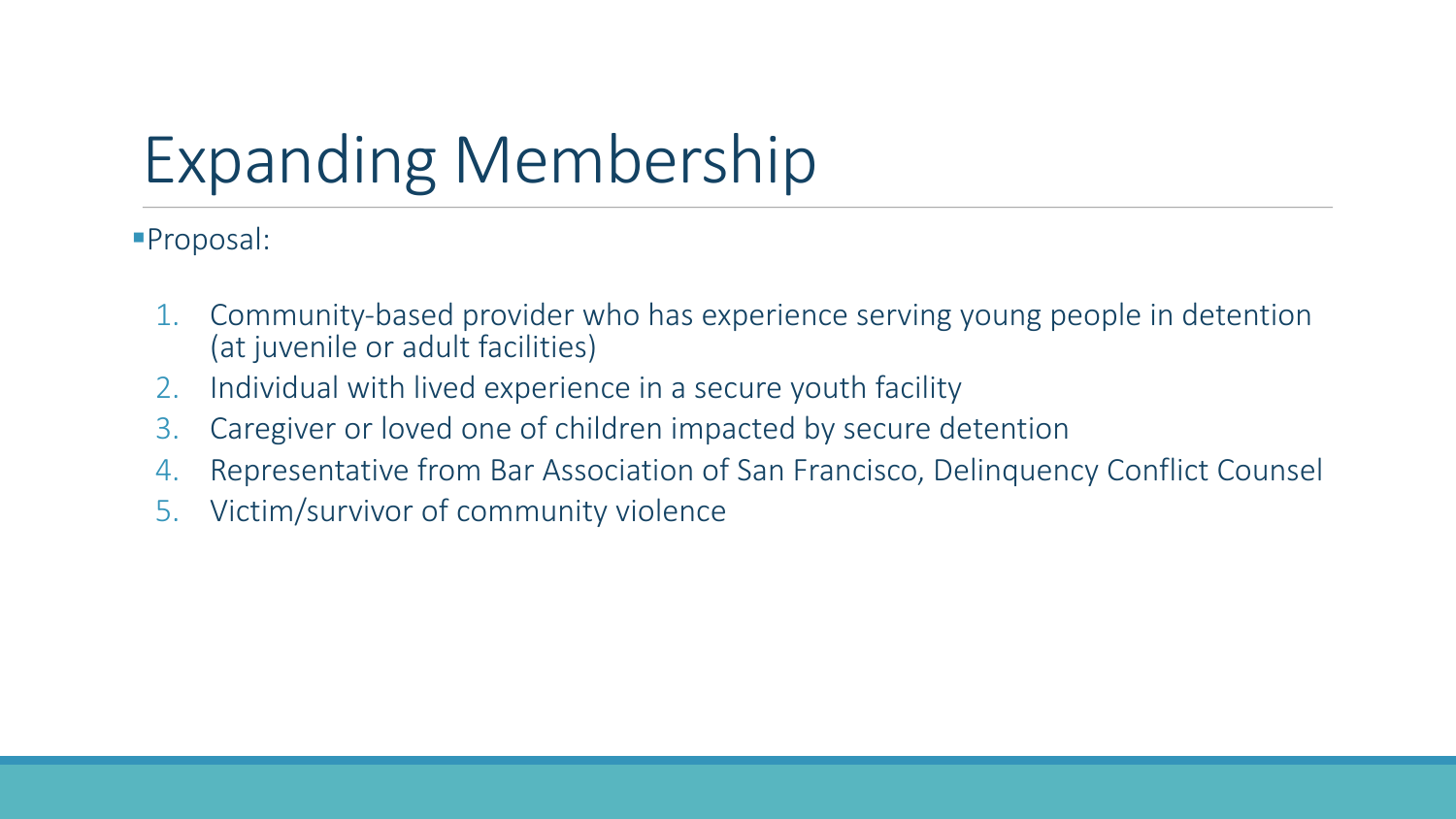## Application Process

- **Equitable Circulation and Promotion of Application Process**
- **Application Questions**
- **Principles to Consider in Selection:** 
	- ■Racial Equity
	- ■Neighborhood Equity/Representation
	- §Other Recommendations?
- ■Membership Appointment Term: 1 Year
- §Membership Support
- ■Selection Process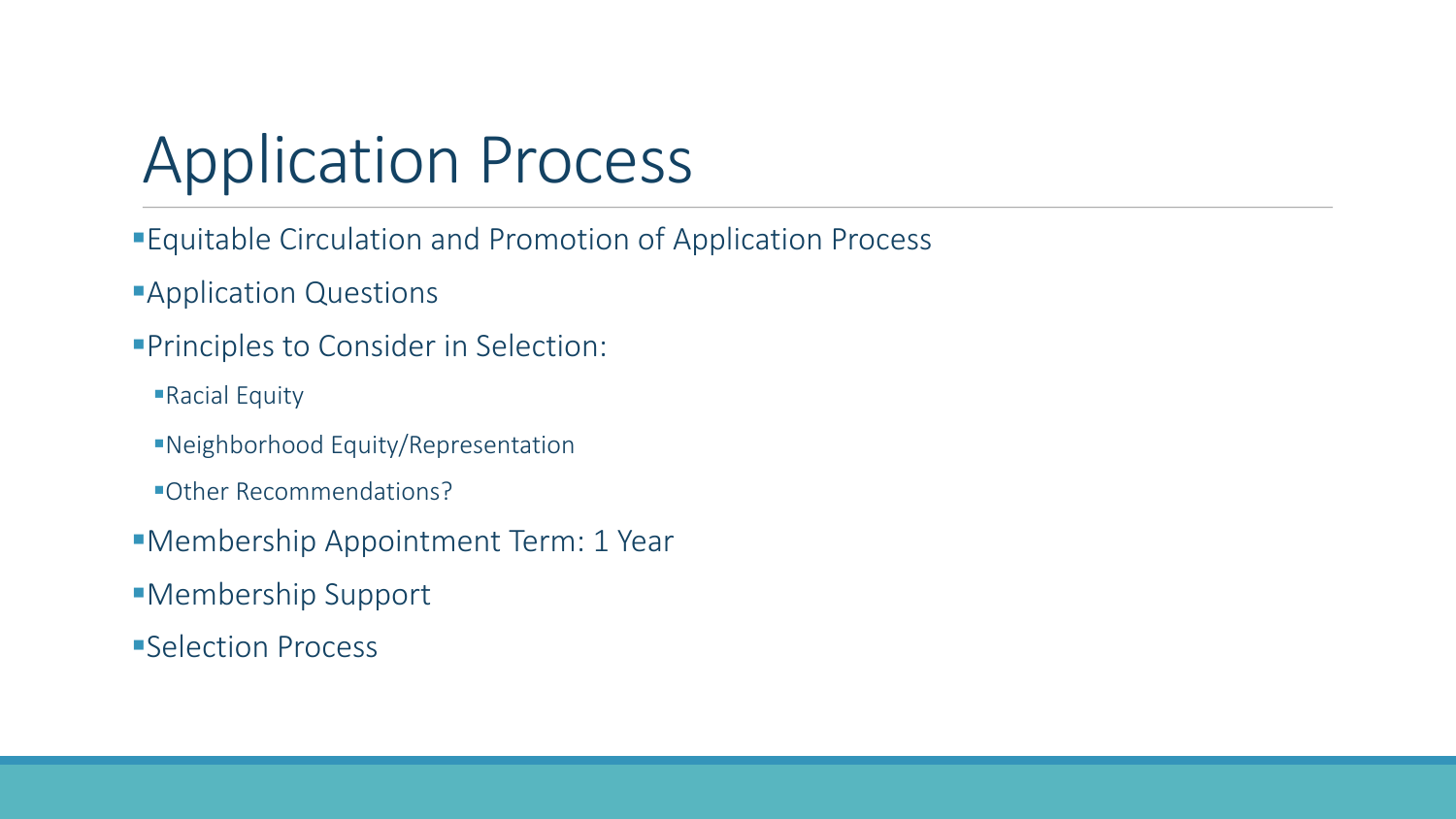# Questions & Discussion

AGENDA ITEM 4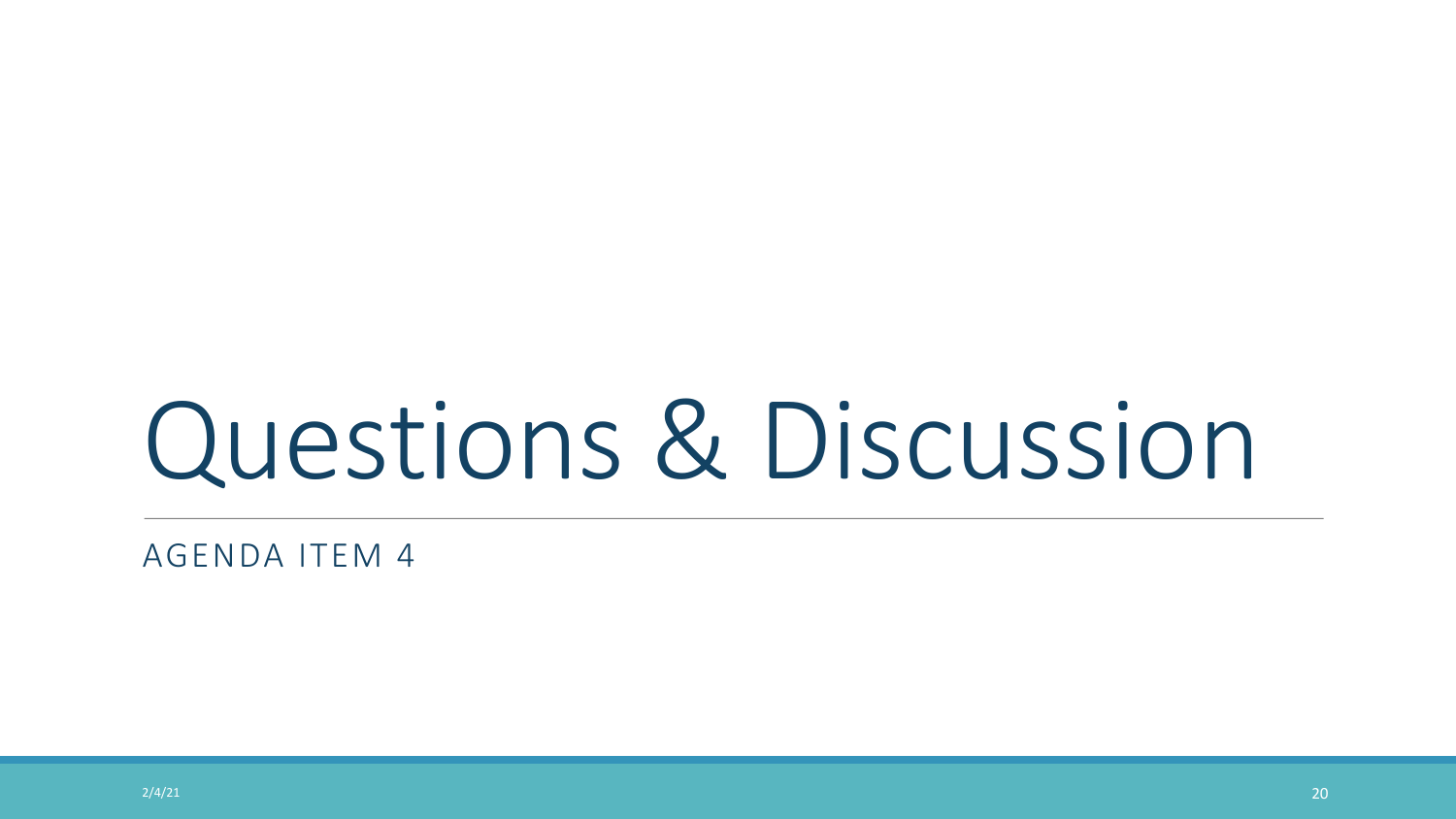# Meeting Schedule

#### AGENDA ITEM 5

DISCUSSION & POSSIBLE ACTION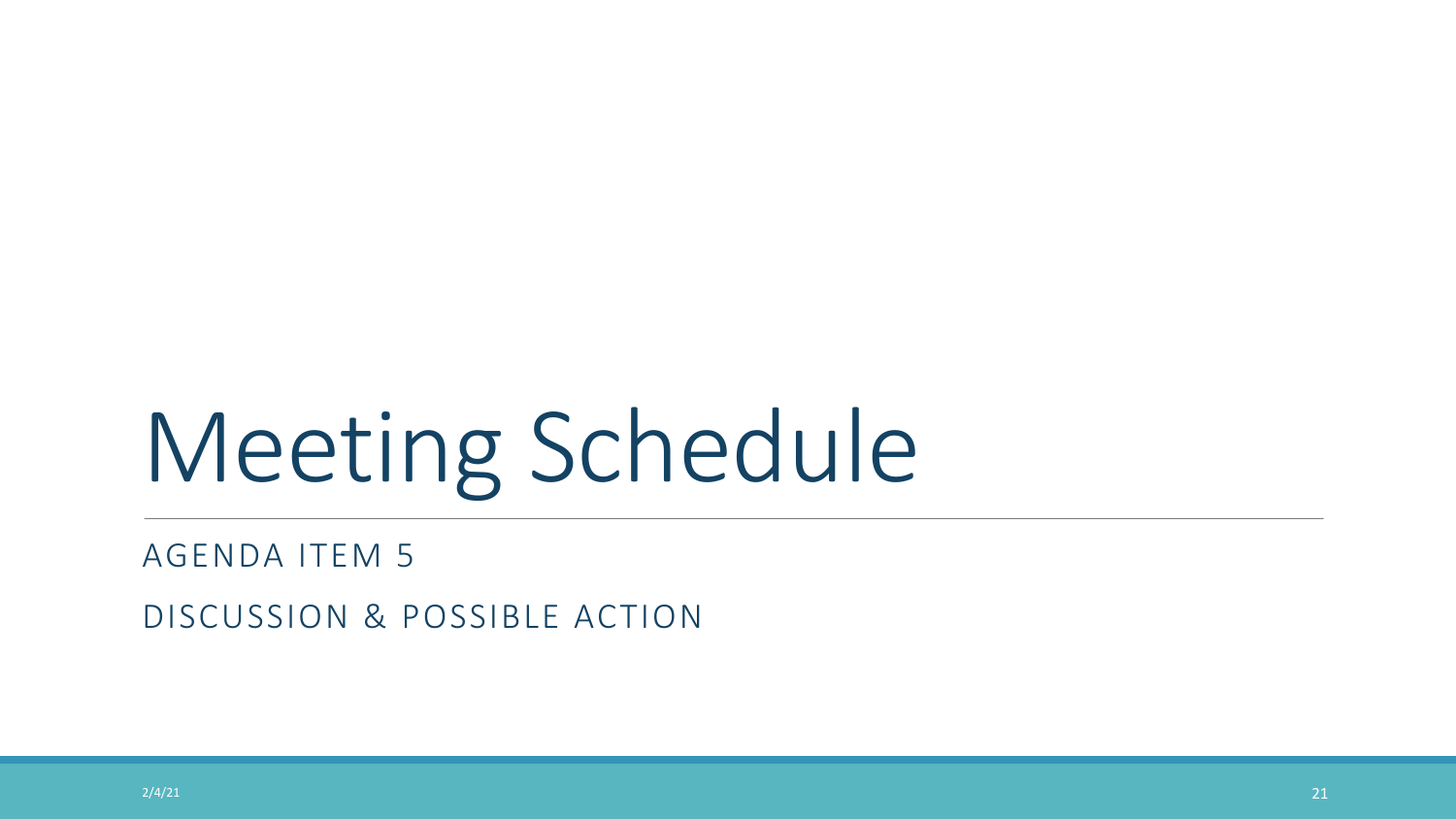# Requests for future agenda items

AGENDA ITEM 6

DISCUSSION & POSSIBLE ACTION